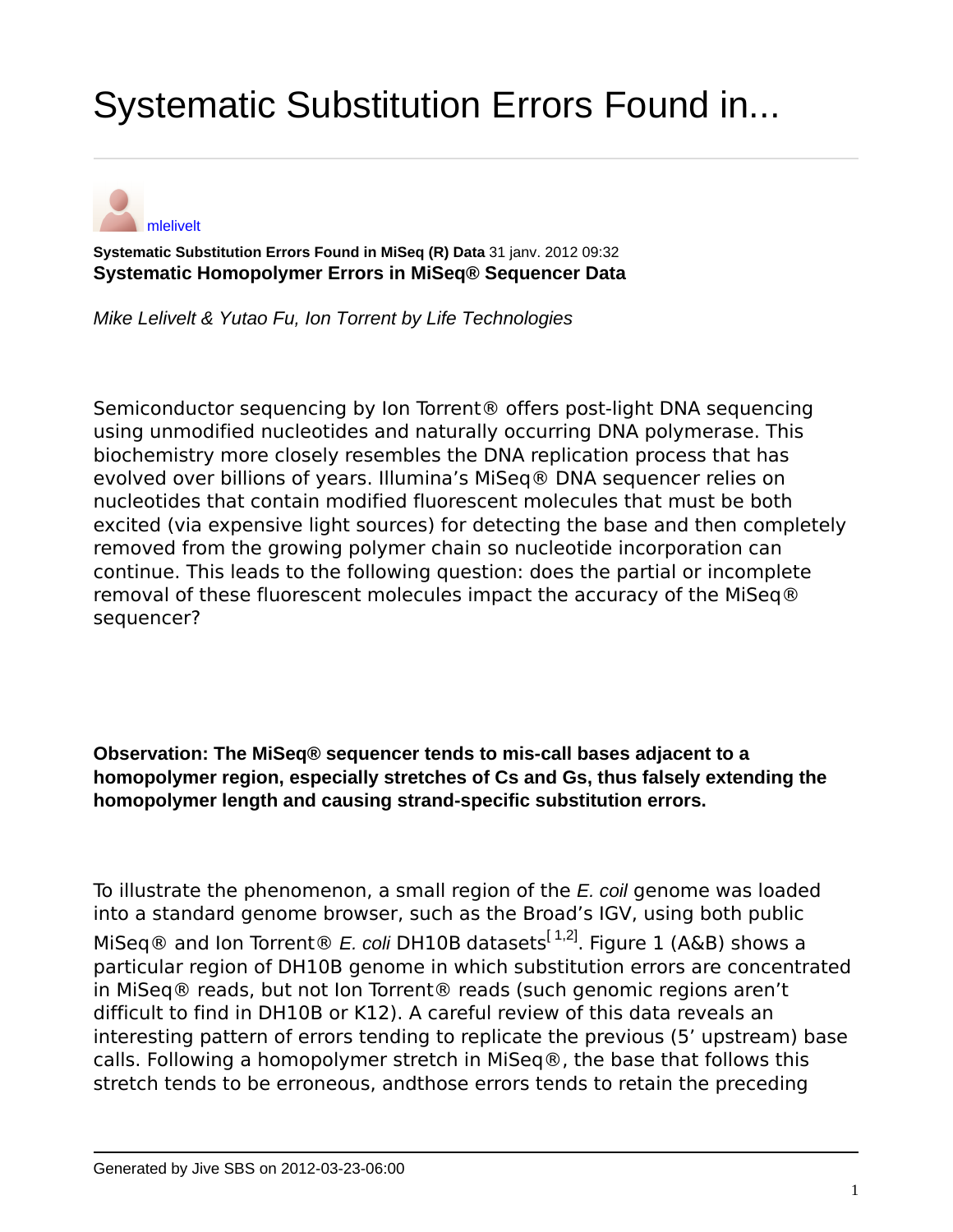base from the homopolymer stretch. These substitution errors often fall to the last base of a homopolymer region - based on the direction of the read. For example, in a stretch of three G bases, the fourth base is often erroneously called a G. This strand-specific pattern is wide spread, and explains 49.9% and 51.8% of MiSeq® substitution errors overall in DH10B and K12, respectively. This dominant error profile that can be found so frequently next to homopolymer regions suggests a clear systematic bias within MiSeq® data.

# **Measuring the trend across the whole genome – conditional probability**

In order to measure this trend across a larger genomic region, the conditional probability p(C|Cx) was measured across homopolymer regions across all bases sequenced. This conditional probability is the chance of observing another C base following runs of x Cs, and similarly p(G|Gx) for G. In other words, it is simply likelihood that the next base in a sequence will be called the same as the previous base. A baseline conditional probability is calculated based on the naturally occurring genomic sequence.The closer the conditional probability of each sequencing technology is to the genome background value, the less bias exists. The conditional probabilities were calculated for E. coli K12 and DH10B genomes for both MiSeq® and Ion Torrent® publicly available data sets. Bases not aligned to the genome were excluded as they are disregarded from the perspective of calling variants. For both K12 and DH10B, MiSeq® datasets showed much larger conditional probability deviations from genomic background than the matching Ion Torrent® datasets, as shown in Figure 2A & 2B. The deviation grows dramatically as homopolymer length increases out to 5 bases. Similar but less severe MiSeq® bias was also observed for bases A and T.

Sequencing E. coli is an excellent control substrate to test the accuracy of DNA sequencing. However, researchers often want to see sequencing performance measured on human DNA. The conditional probabilities of both C and G bases were measured from publicly available human amplicon data sets from both MiSeq®<sup>[3]</sup> and Ion Torrent PGM® sequencers. The same bias of overcalling G/Cbias was also observed in the MiSeq® human amplicon dataset (Figure 2C). The trend was especially noticeable in long stretches of both G and C bases.

# **Hypothesizing why such a trend exists?**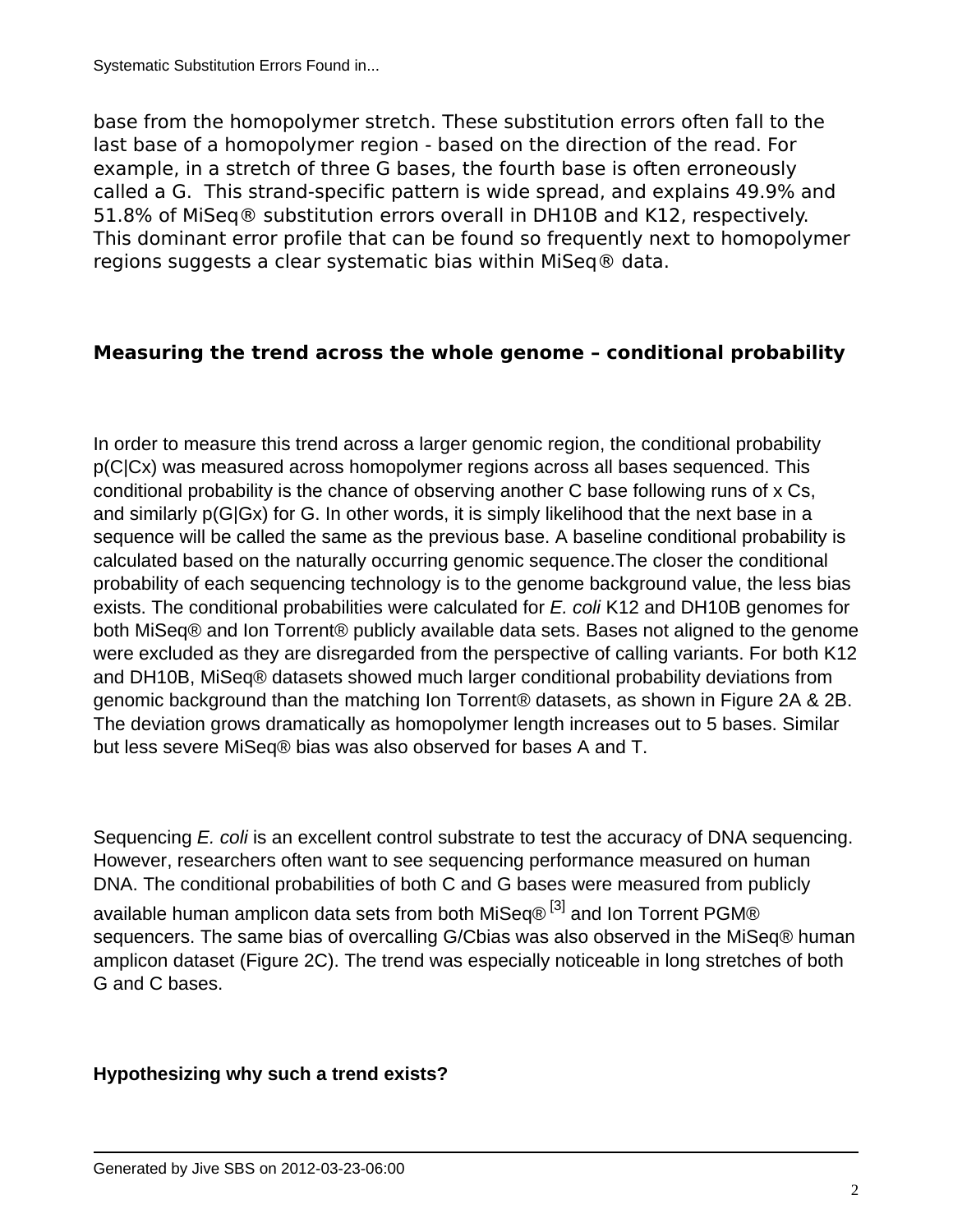One hypothesis that fits nicely with the above observations: the fluorescent dyes used by MiSeq® sequencing are subject to incomplete cleavage and may accumulate across a homopolymer region. If fluorescent dyes are retained from the previous flow and then excited in the subsequent flow, a wrong base call is more likely to be produced. Such a symptom may be unique to reversible terminator based sequencing chemistry. Independent studies on Illumina sequencing data already suggested filtering out "variants flanked by homopolymers of length greater than 3 or surrounded by greater than 6 identical bases"<sup>[4]</sup>.

# **Conclusion**

Light-based DNA sequencing from MiSeq® Sequencer is only as good as the ability for the technology to uniformly remove the fluorescent moiety from the growing polymer at each flow cycle. The data available from multiple public releases of MiSeq® data suggest that MiSeq® data contains systematic errors associated with homopolymer regions and the impact of these errors is larger in the MiSeq® platform relative to the Ion Torrent PGM® platform especially in G/C homopolymer regions.

Figure 1. IGV screenshots of MiSeq® (panel A - top) and Ion Torrent® (panel B - bottom) datasets for a genomic region of E. coli DH10B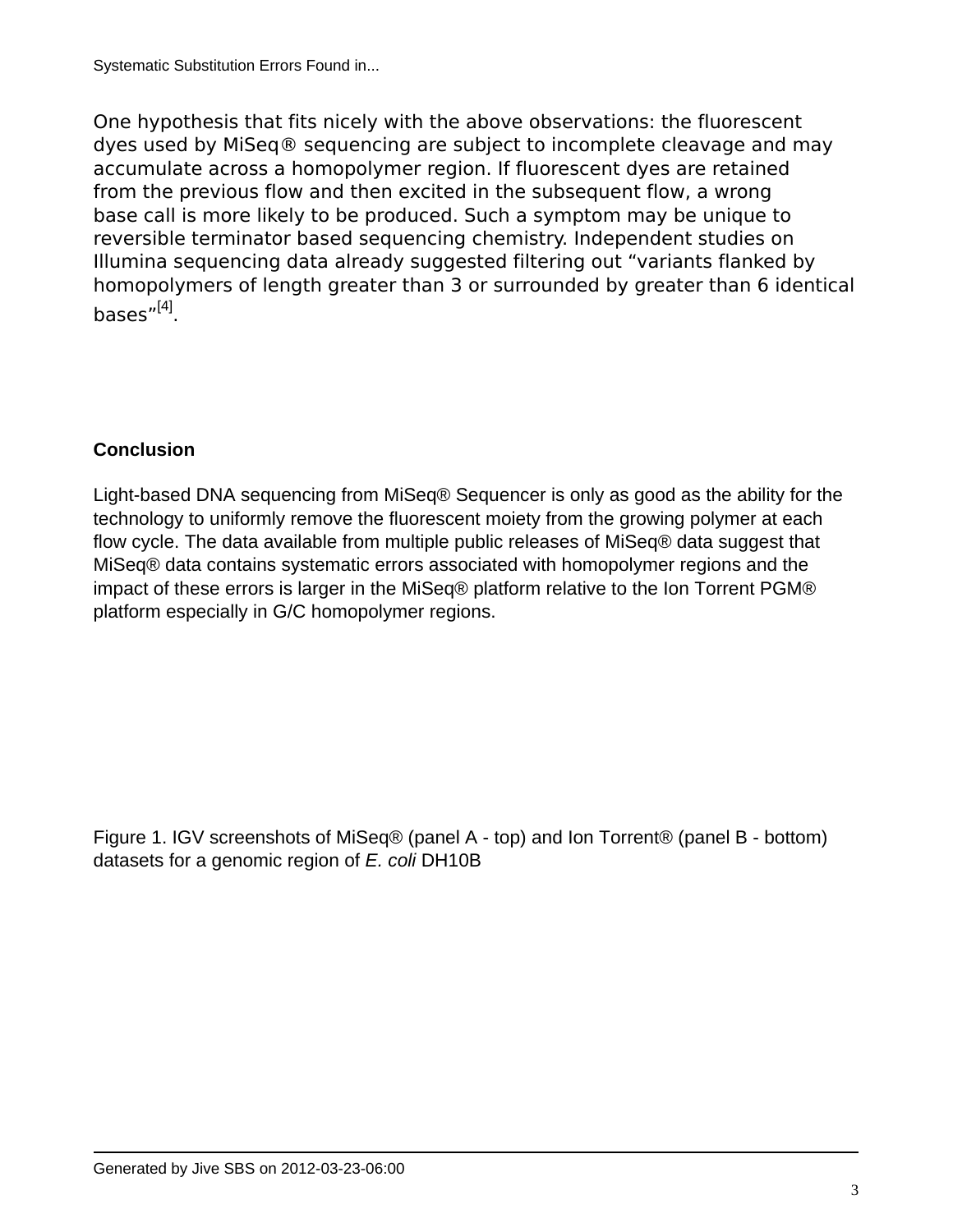

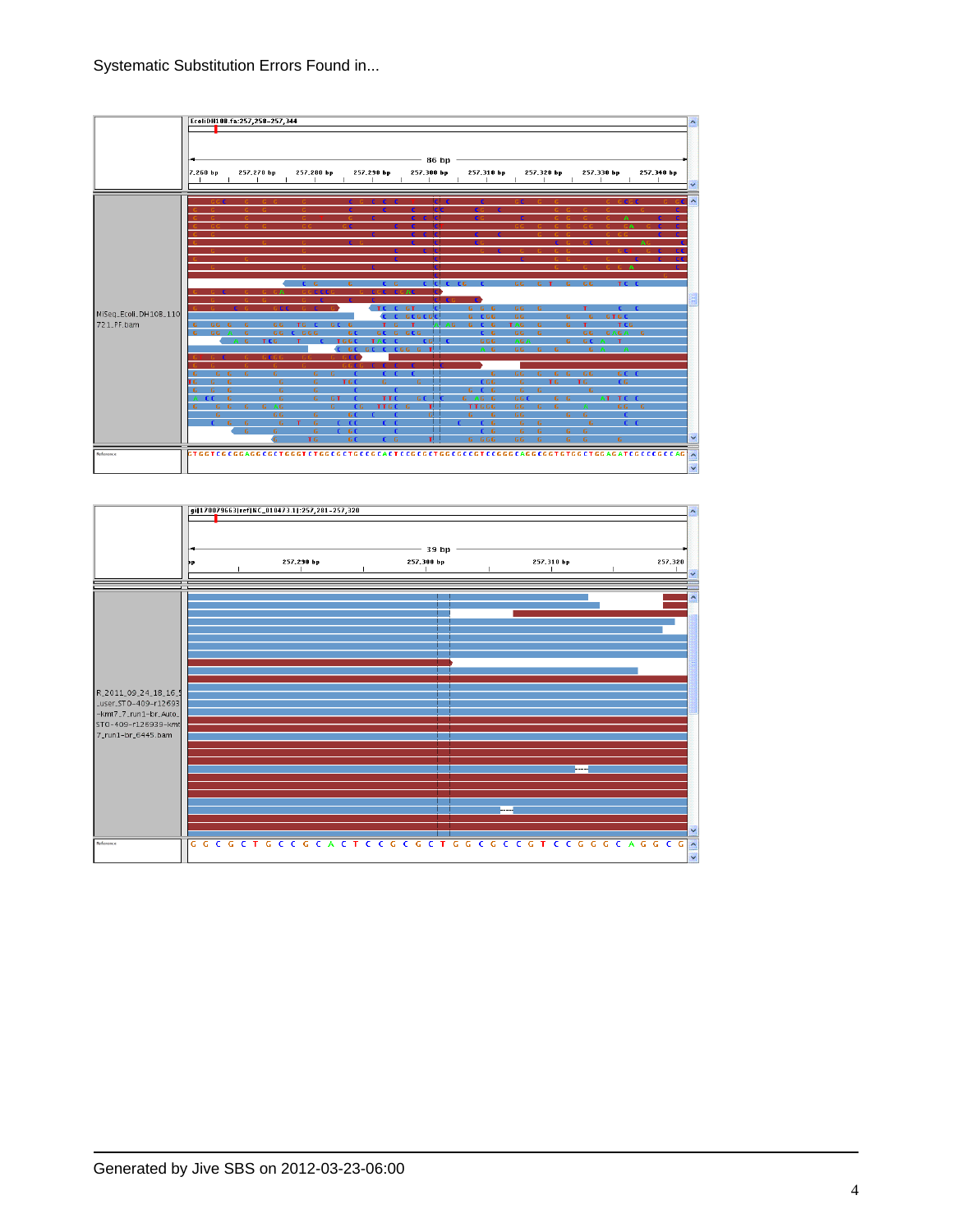Figure 2. Conditional probabilities  $p(C|Cx)$  and  $p(G|Gx)$  for increasing homopolymer length x. Panels A (top) for E. coli K12, B (middle) for E. coli DH10B, and C (bottom) for Human Amplicons. For panel C, only the genomic background distribution for Ion targeted genome regions is shown. MiSeq background from UDT-Seq was calculated independently, as the composition of the amplicons between the panels is different. The difference between the background probabilities was not significantly different.







# **Methods:**

BAM files for E.coli data were downloaded from Ion Community [\(http://lifetech](http://lifetech-it.hosted.jivesoftware.com/community/torrent_dev)[it.hosted.jivesoftware.com/community/torrent\\_dev](http://lifetech-it.hosted.jivesoftware.com/community/torrent_dev), except for a K12 run from an R&D Torrent Server) and Illumina web pages [\(http://www.illumina.com/systems/miseq/](http://www.illumina.com/systems/miseq/scientific_data.ilmn) [scientific\\_data.ilmn](http://www.illumina.com/systems/miseq/scientific_data.ilmn)). MiSeq® human amplicon reads were downloaded from NCBI SRA page for run SRR385941, converted to fastq format, and mapped to target regions to produce a BAM file. Both BWA and a C program in Torrent Suite, TMAP, were used for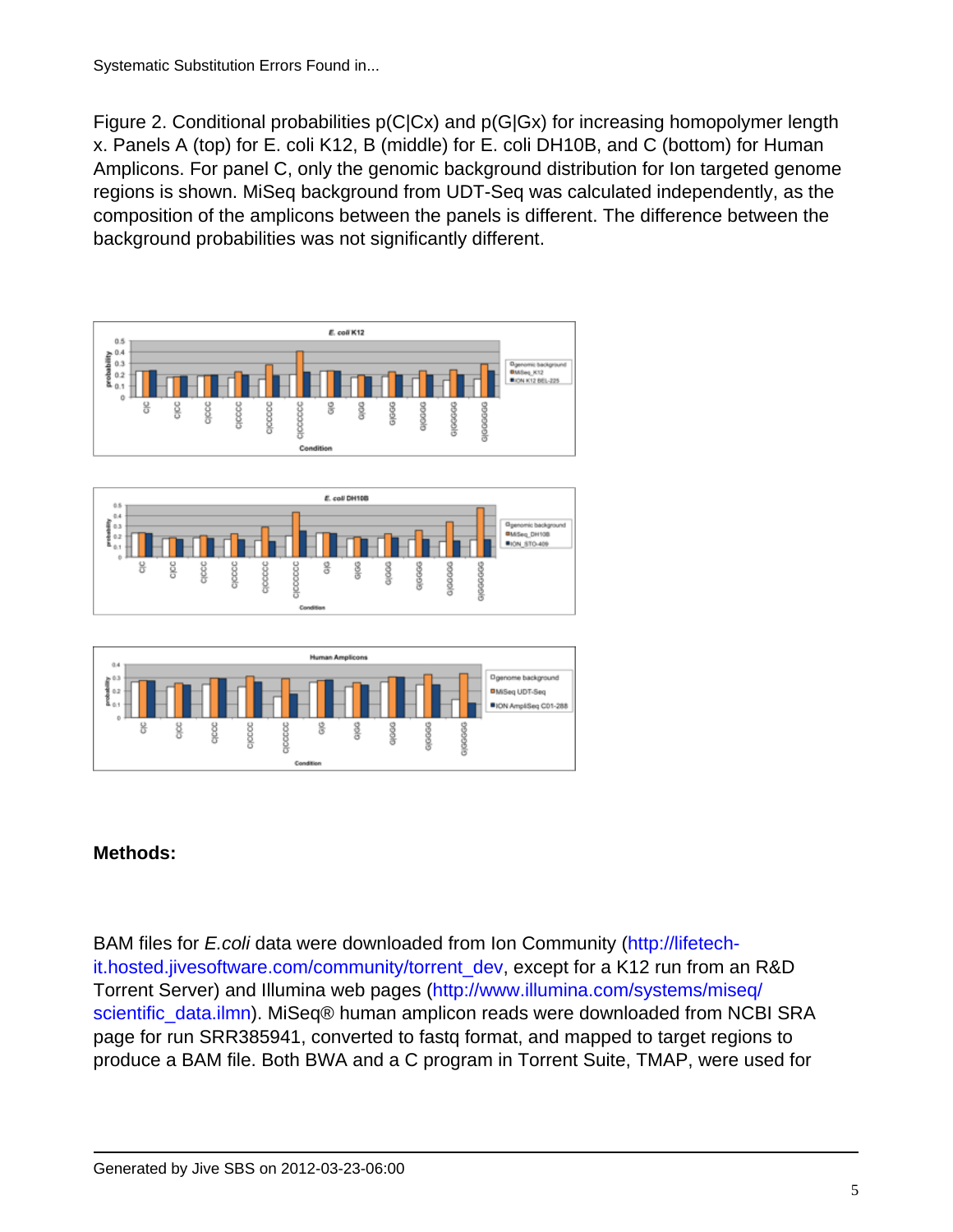mapping, and produced similar observations downstream. The parameters used for TMAP were:

tmap mapall -n10 -f targets.fasta -r SRR385941.fastq map1 map2 map3|samtools view -bS - | samtools sort - results

, and for BWA:

bwa aln -q 15 targets.fasta SRR385941.fastq > SRR385941.sai

bwa samse targets.fasta SRR385941.sai SRR385941.fastq > results.bam

The bam files were first parsed first using a C++ program alignStats, also available as a binary in Torrent Suite, with the following parameters:

alignStats -i <br/> <br/>bam file> -p 1

The resulting Default.sam.parsed files were used for conditional probabilities.

A PERL script 'countpattern.pl' (appendix 1) was used to search aligned portions of sequencing reads recorded in Default.sam.parsed files for HxM patterns, in which Hx is a homopolymer with  $x(x)=1$ ) base of H (H=A,T,C or G), and M is a monomer base. The counts were tallied in Excel and conditional probabilities of homopolymer extension p(Hx+1|Hx) were inferred as the ratio between counts of  ${HxM|H=-M}$  and  ${HxM}$ .

# **Appendix:**

# **1. countpattern.pl:**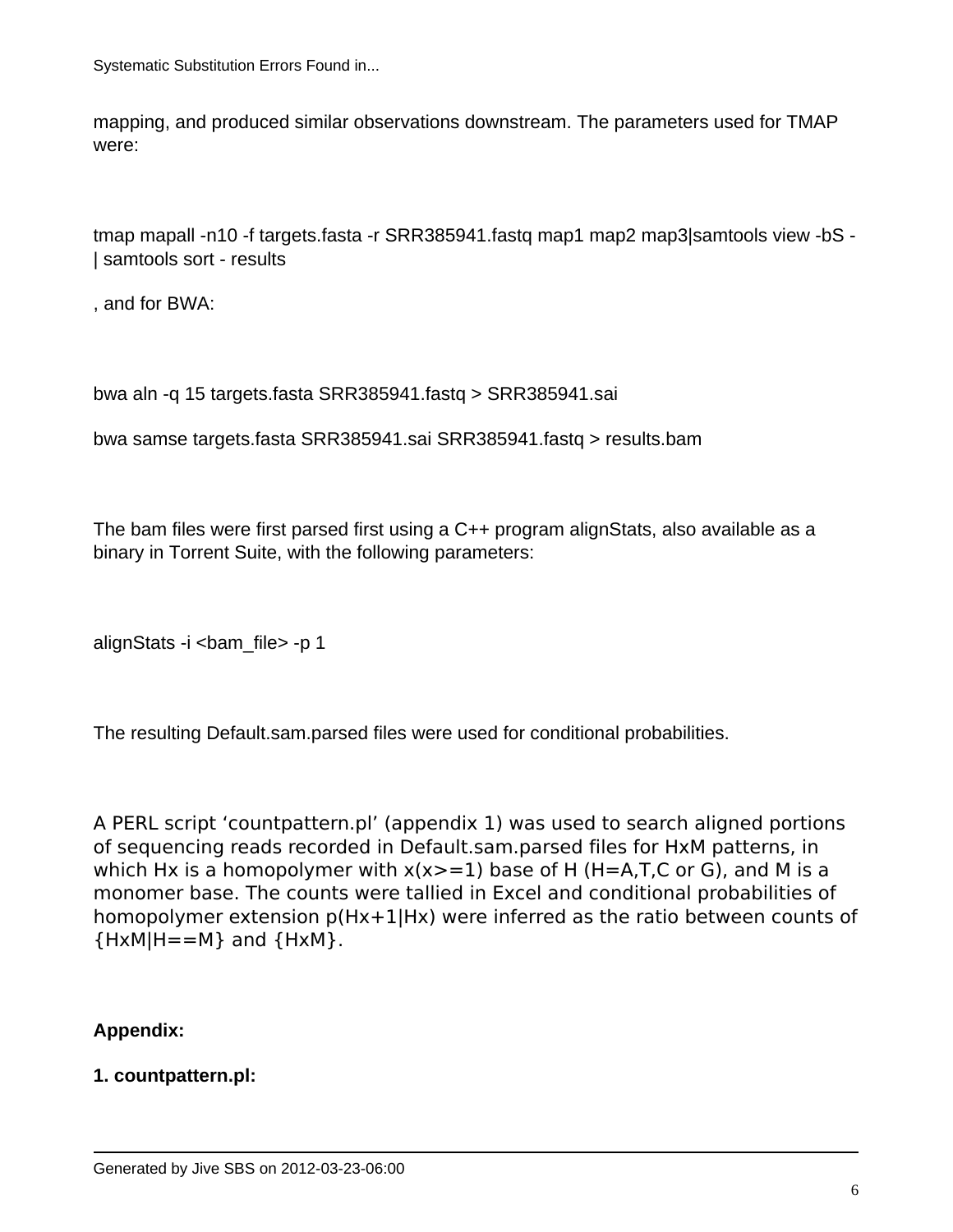```
#!/usr/bin/perl
```

```
$pattern = $ARGV[1]?$ARGV[1]:'CG';
```

```
$patternlen = $ARGV[2]?$ARGV[2]:length($pattern);
```

```
open in, "$ARGV[0]";
```
while  $(*in*)$ 

```
\{if (/-(.*)/) \{push @ s, $1;$s=$1;\}
```

```
else {s/ //g; $s{$s}.=uc($_)}
```
# }

close in;

```
for (@s)
```

```
\{\$seq = uc(\$s(\$_])\};
```
pos \$seq=0;

\$count=0;

```
while ($seq=~/$pattern/g)
```
{\$count++;

```
pos($seq) = pos($seq)-$patternlen+1;
```

```
}
```

```
$len = length($seq);
```

```
$len++ if $len==$patternlen-1;
```

```
print "$_\t",int($count/($len-$patternlen+1)*10000+0.5)/100,"\t$count\n";
```

```
}
```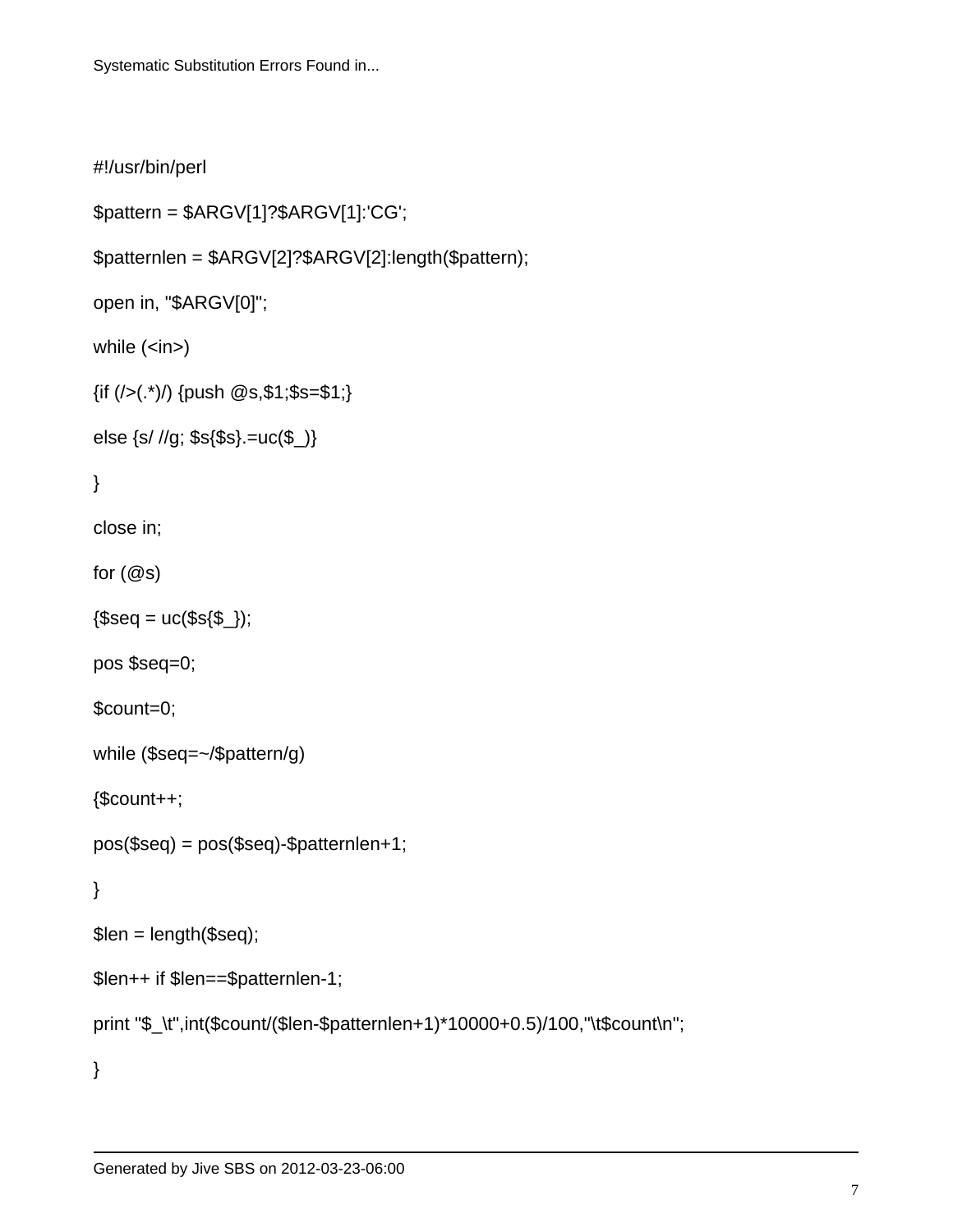$END$ 

#Example usage:

for a in C CC CCC CCCC CCCCC CCCCCC G GG GGG GGGG GGGGG GGGGGG; do for b in A C G T;do echo -ne "\$a\t\$b\t" >> output.txt; countpattern.pl sample.fasta \$a\$b|cut -f3 >> output.txt; done; done;

References:

1. [http://www.illumina.com/systems/miseq/scientific\\_data.ilmn](http://www.illumina.com/systems/miseq/scientific_data.ilmn)

2. [http://lifetech-it.hosted.jivesoftware.com/community/torrent\\_dev](http://lifetech-it.hosted.jivesoftware.com/community/torrent_dev) (except a K12 dataset which is not yet released)

3. Olivier Harismendy, Richard B Schwab, Lei Bao, Jeff Olson, Sophie Rozenzhak, Steve K Kotsopoulos, Stephanie Pond, Brian Crain, Mark S Chee, Karen Messer, Darren R Link and Kelly A Frazer. Detection of low prevalence somatic mutations in solid tumors with ultradeep targeted sequencing.

Genome Biology 2011, 12:R124

4. Larson DE, Harris CC, Chen K, Koboldt DC, Abbott TE, Dooling DJ, Ley TJ, Mardis ER, Wilson RK, Ding L. SomaticSniper: Identification of Somatic Point Mutations in Whole Genome Sequencing Data. Bioinformatics (2011) epub Dec 6, doi: 10.1093/bioinformatics/ btr665

Balises : miseq\_homopolymer



**Systematic Substitution Errors Found in MiSeq (R) Data** 30 janv. 2012 11:27 Interesting results...

As DH10B is a substrain of E. coli K12, perhaps what you call 'K12' is E. coli K12 substrain MG1655? Could you please (please) make the run for this strain available? This would finally make a comparison with 454 E. coli data (always generated from MG1655) possible...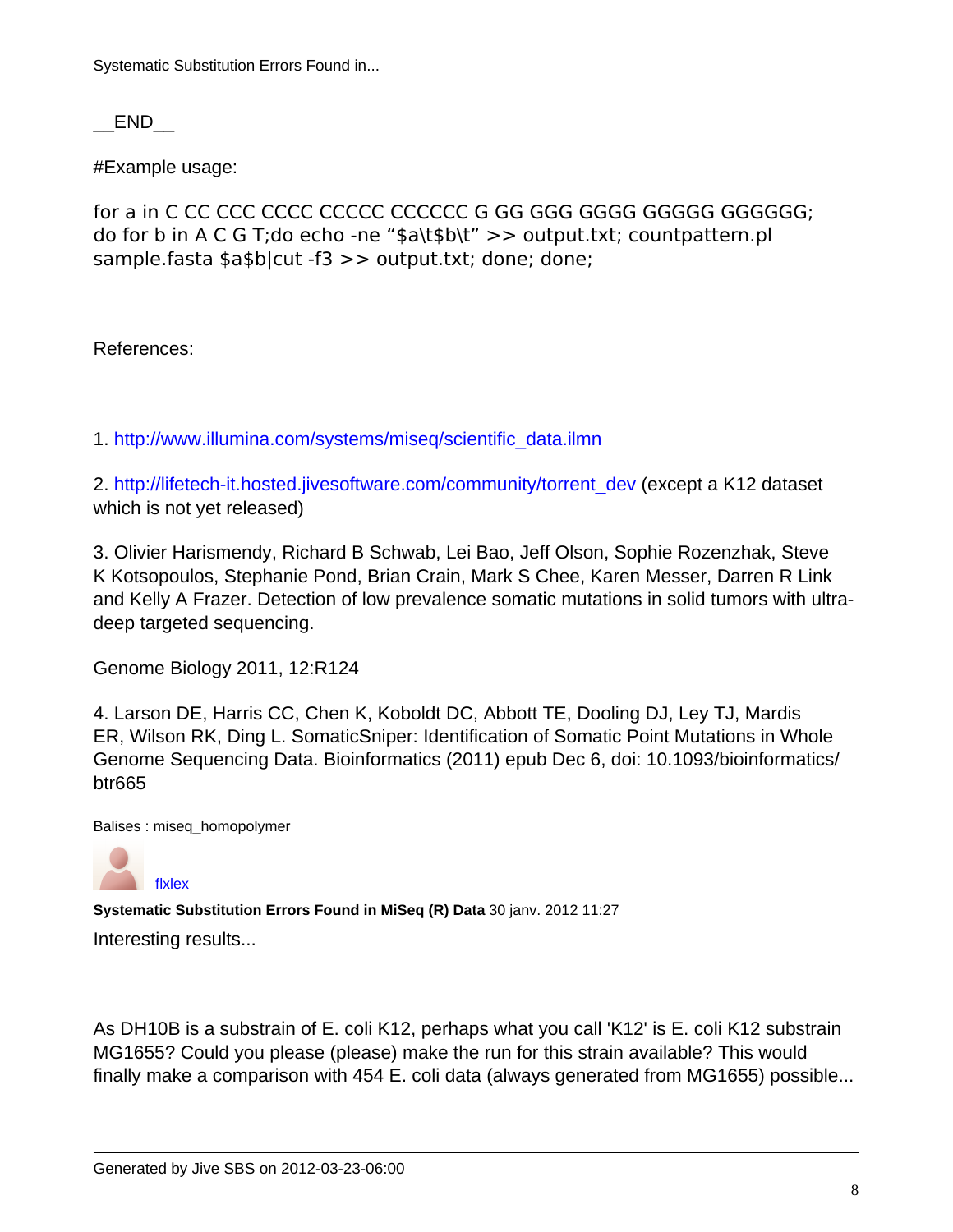

**Systematic Substitution Errors Found in MiSeq (R) Data** 31 janv. 2012 23:43 K12 (MG1655) data is now available

<http://lifetech-it.hosted.jivesoftware.com/docs/DOC-2492>



[markus\\_g](http://ioncommunity.iontorrent.com/people/markus_g)

**Systematic Substitution Errors Found in MiSeq (R) Data** 31 janv. 2012 09:51 Hi,

Is this maybe related to this here?

Nakamura K, Oshima T, Morimoto T, et al. Sequence-specific error profile of Illumina sequencers. Nucleic acids research. 2011;39(13):e90.

The MIRA assembler could already handle these errors long before that paper was published.



**Systematic Substitution Errors Found in MiSeq (R) Data** 31 janv. 2012 15:33 Hey thanks for the NAR reference. Interesting read..



**Re: Systematic Substitution Errors Found in MiSeq (R) Data** 3 févr. 2012 07:48

Many thanks for the reference Markus. It does seem to be related to what we reported here, and more importantly, it represents knowledge from another independent party.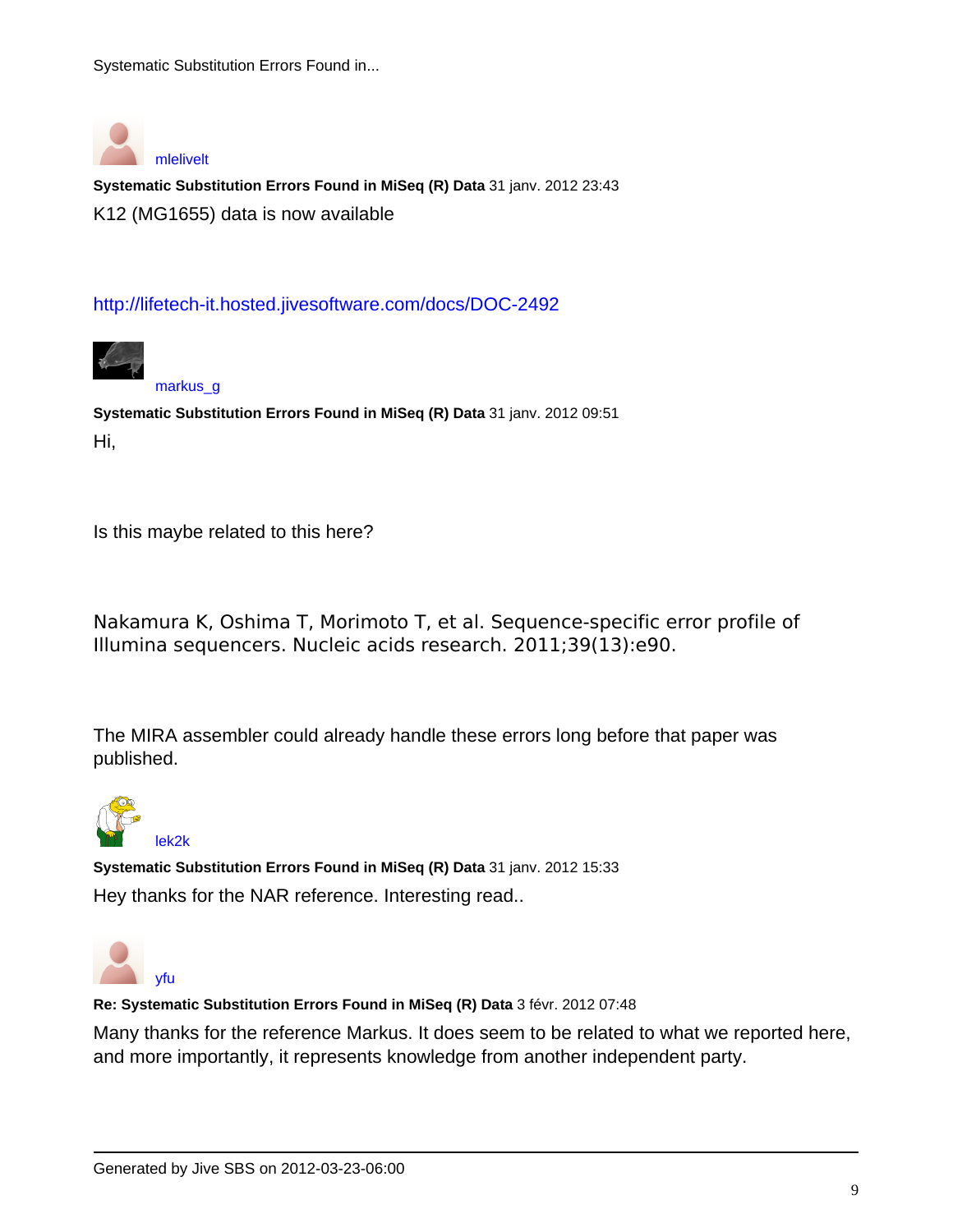In the main text, Nakamura et al. referred to homopolymers in particular:

Interestingly, the mismatches tended to appear after a sequence of identical base calls in all SSE regions. In other words, the mismatched base was often similar to a preceding reference base.

Linked below is their Figure 4, exactly the same observation as in the MiSeq® datasets.



Also in Table 5 (linked below), Nakamura et al. reported 49-62% of mismatches involving homopolymers, on par with the 49.9% and 51.8% numbers we found for DH10B and K12: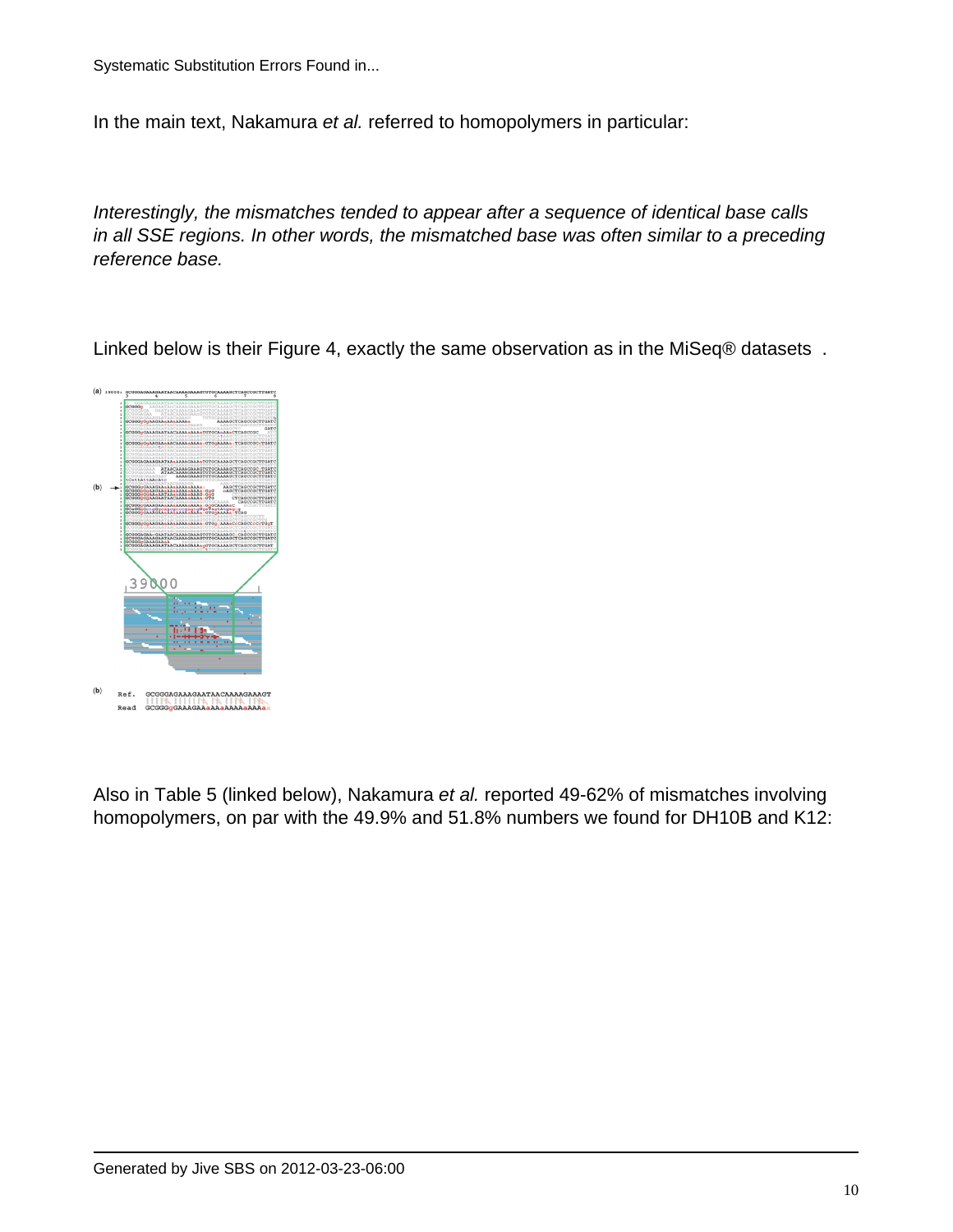| Table 5.<br>Percentage of mismatches in SSE regions that match the reference base positioned<br>1-5 bp before the mismatch position |      |              |                |                  |         |
|-------------------------------------------------------------------------------------------------------------------------------------|------|--------------|----------------|------------------|---------|
| <b>Species</b>                                                                                                                      |      | 2            | 3 <sup>5</sup> | 4                | - 5     |
| Bacillus subtilis                                                                                                                   | 612  |              |                | 19.7 7.4 3.5 1.9 |         |
| Mycobacterium bovis                                                                                                                 | 61.6 | 22.3 7.7 3.4 |                |                  | 17      |
| Staphylococcus aureus                                                                                                               | 48.9 | 20.9         | 9.7            |                  | 5.5 3.5 |
| Bordetella pertussis                                                                                                                | 544  | 20.6         | 8.7            | 4.3 2.7          |         |

Inspired by this paper, I went back to the MiSeq datasets, and found its homopolymer problem is indeed associated with upstream GGC motifs. GGC (or GCC on the reverse strand) is present in almost every genomic region where substitution errors are concentrated. I bet it is near the example lek2k showed in his blog too.

The authors offered an alternative hypothesis to our dye cleavage model. Essentially they proposed difficulties for labeled nucleotides to get on instead of for reverse terminators and fluorophores to get off. Nonetheless the apparent error mode is persistent in all sequencers with the same chemistry.

Power of open access and crowd sourcing!



**Systematic Substitution Errors Found in MiSeq (R) Data** 31 janv. 2012 15:32 A similar but independent analysis performed on the MiSeq Bacillus cereus genome.

[http://biolektures.wordpress.com/2012/02/01/are-miseq-miscalls-influenced-by-preceding](http://biolektures.wordpress.com/2012/02/01/are-miseq-miscalls-influenced-by-preceding-homopolymers/)[homopolymers/](http://biolektures.wordpress.com/2012/02/01/are-miseq-miscalls-influenced-by-preceding-homopolymers/)

[qingqing.zhang@lifetech.com](http://ioncommunity.iontorrent.com/people/qingqing.zhang%40lifetech.com)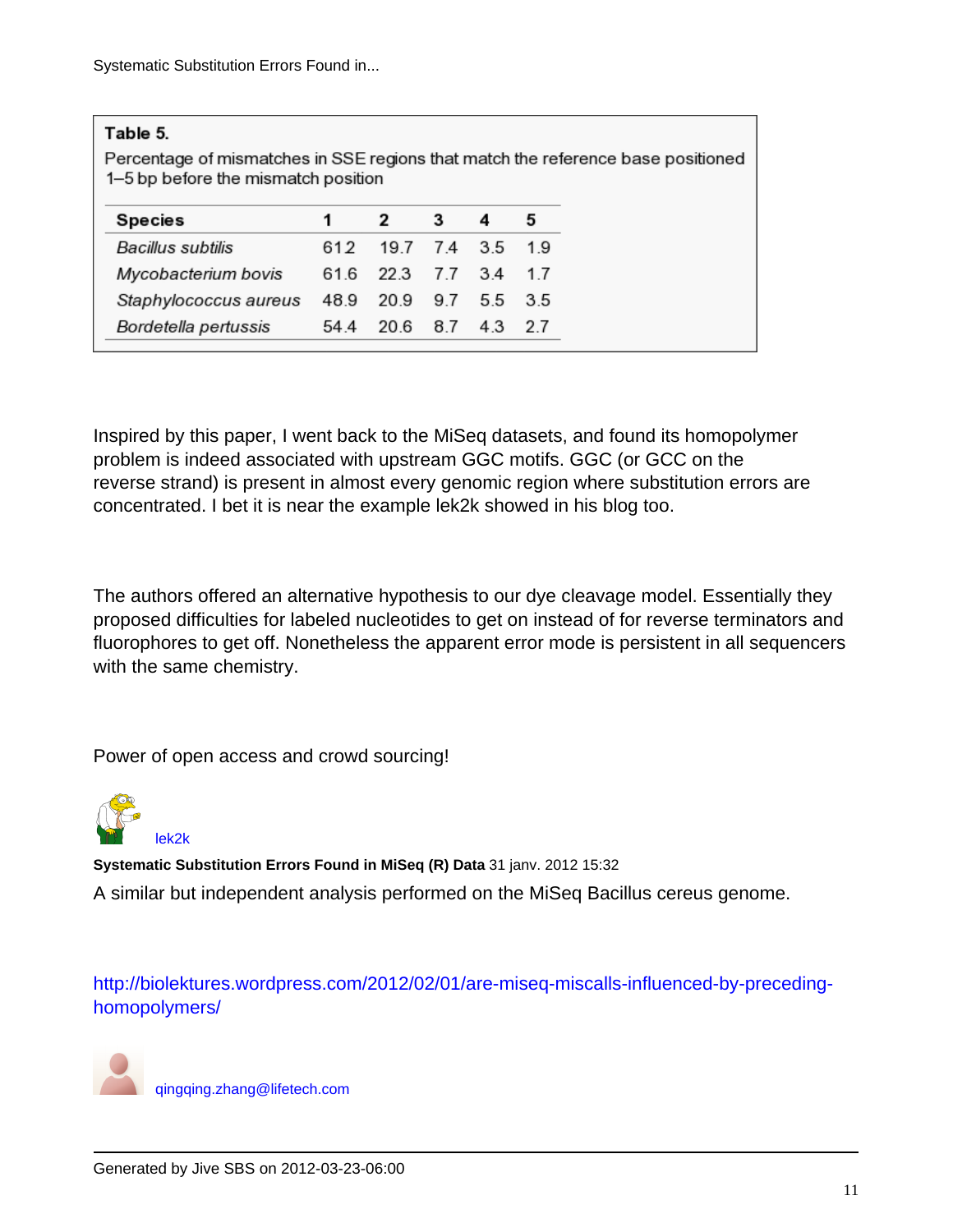**Systematic Substitution Errors Found in MiSeq (R) Data** 31 janv. 2012 23:16

Hi lek2k, nice blog.

I have a quesion. Is this kind of error strand specific? From the above figure1A, it seems this kind of error occur at both directions.

However, from the figure of Bacillus, it shows only in one direction, strand specific.

I'm a little confused why it should be strand specific. I think only position matters.



**Systematic Substitution Errors Found in MiSeq (R) Data** 1 févr. 2012 07:34 Qingqing,

It is strand-specific in the sense that this type of error seems to be influenced by the preceding stretch of Cs or Gs (and possibly other contextual factors), so it depends on the direction of synthesis and thus whether the sequenced template is from the plus or minus strand. The errors on the other strand in Figure 1A above are not necessarily linked to the same error bias (more typical of errors at the end of reads, for example).



**Re: Systematic Substitution Errors Found in MiSeq (R) Data** 1 févr. 2012 08:28

We'd had a couple of requests for the BAM files from MiSeq that we created. Here are links to those files hosted on box.net.

Open Source. Open Comment. Let us know what anyone finds.

# [BWA BAM](https://iontorrent.box.com/s/5j63pt6l6v6a1crzxbvq)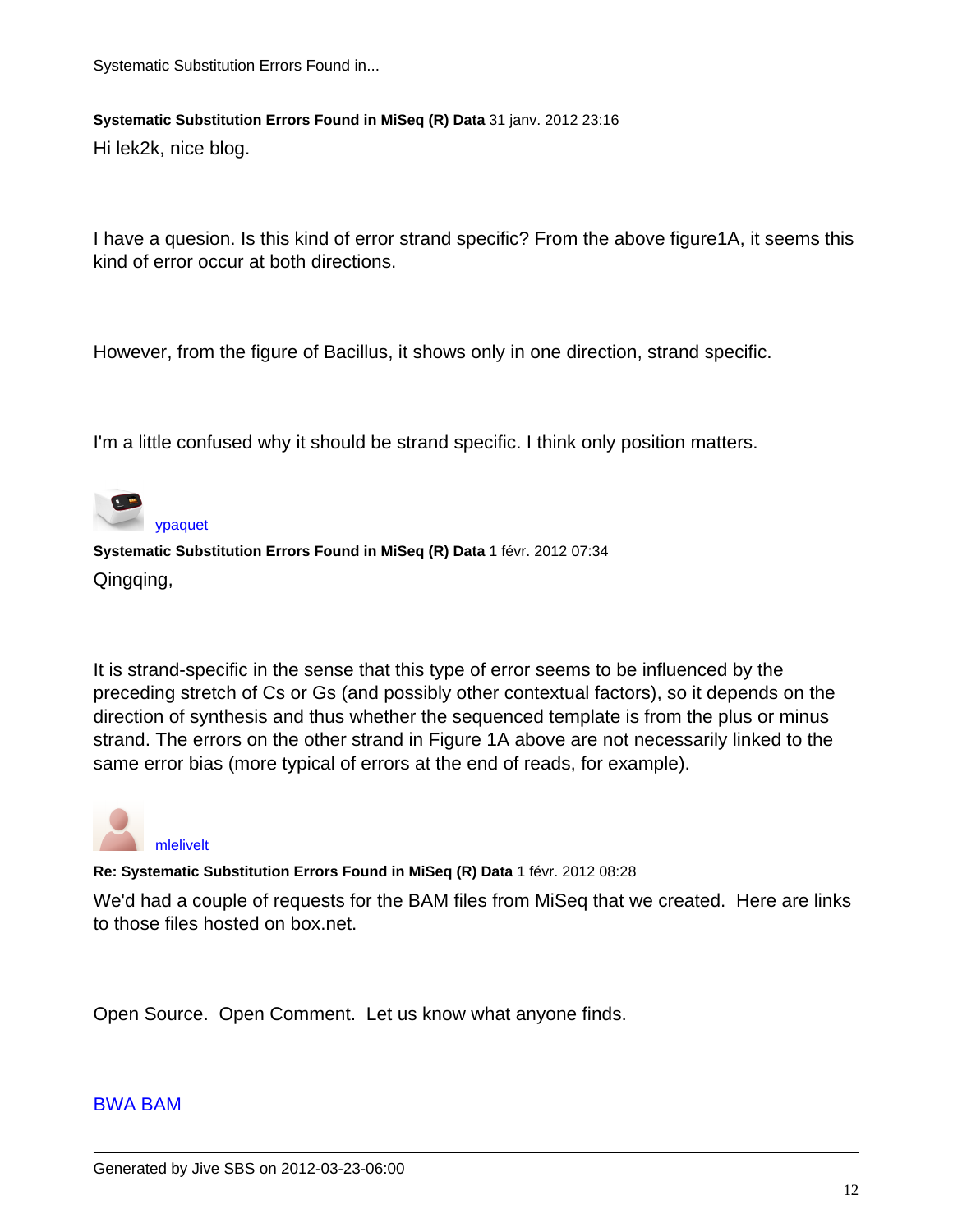#### [TMAP BAM](https://iontorrent.box.com/s/0clcecush3uxea9ryr4c)



**Systematic Substitution Errors Found in MiSeq (R) Data** 1 févr. 2012 22:00 I was going to say exactly what ypaquet wrote. Probably not as elegantly (smiley face).

[qingqing.zhang@lifetech.com](http://ioncommunity.iontorrent.com/people/qingqing.zhang%40lifetech.com) **Systematic Substitution Errors Found in MiSeq (R) Data** 1 févr. 2012 22:03 Thank you, lek2k and ypaquet:)



**Re: Systematic Substitution Errors Found in MiSeq (R) Data** 19 févr. 2012 11:56 There's a recent paper from Lior Pachter's group further exploring this topic - see

<http://www.biomedcentral.com/1471-2105/12/451/abstract>

They describe a new statistical method for detection of systematic errors and using it they find something similar to what is described in this thread.

Its a good read, check it out. I copy below a couple of the salient figures:

**Figure 3** - Sequence motifs at systematic error sites

(a) The motif around systematic errors reveals a strong enrichment for instances preceded by an occurrence of GG and for the error to occur at locations where the reference genome is T. (b) Categorized by the nucleotide at the error location. The number of systematic errors in each subset is denoted by n.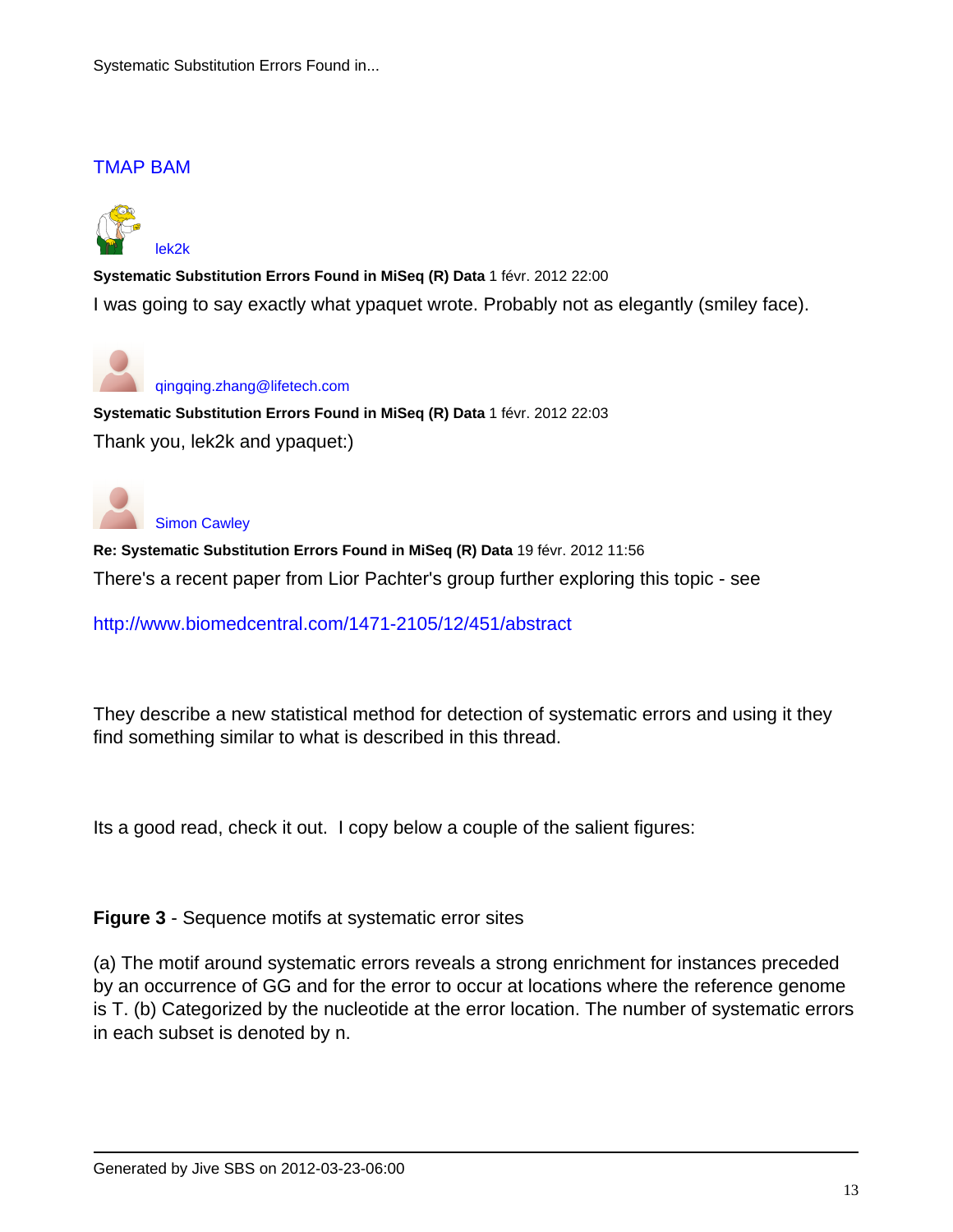

**Figure 4** - Base substitutions of systematic errors

Frequency of different base substitutions in (a) all errors (b) systematic errors.